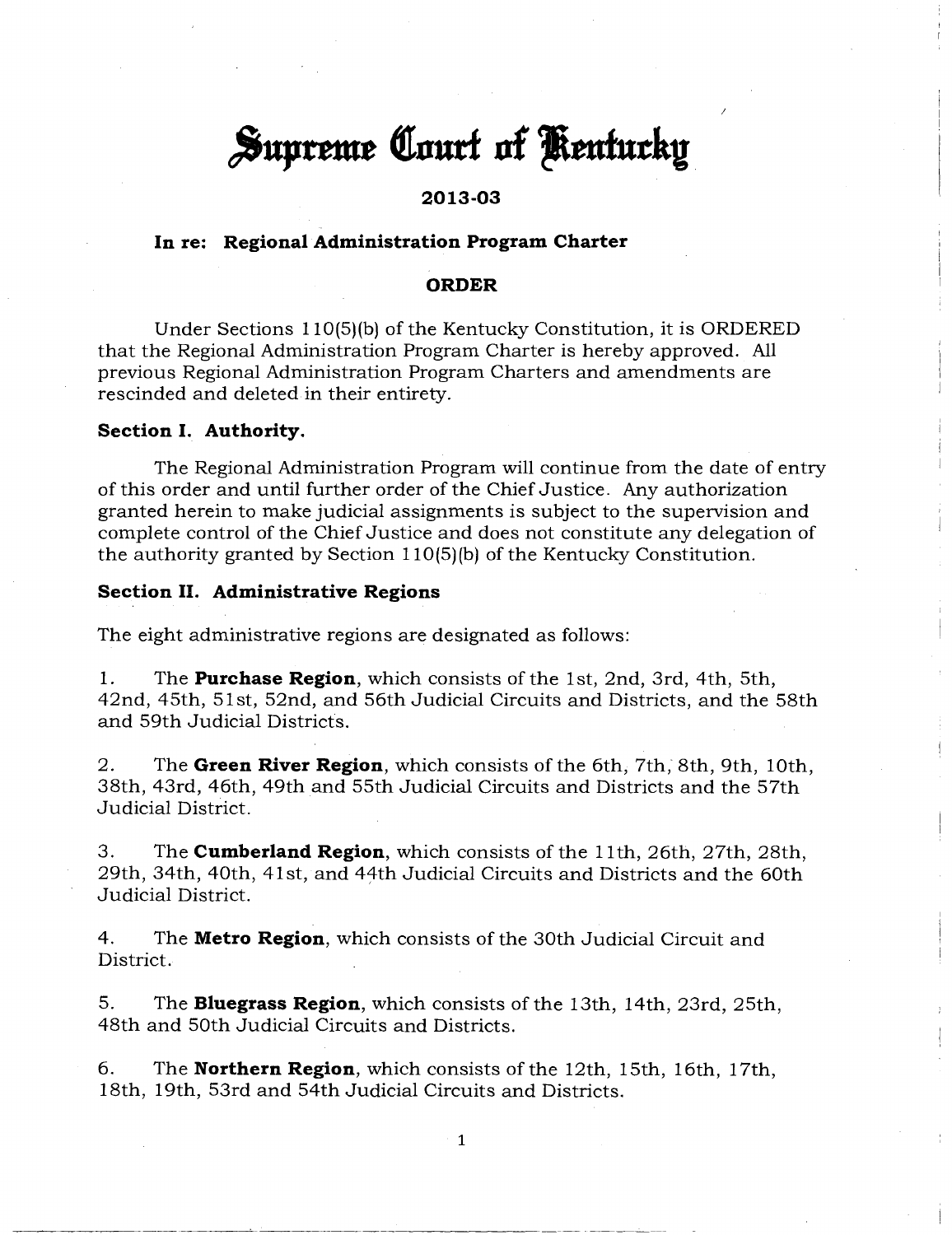7. The **Mountain Region,** which consists of the 20th, 21st, 24th, 31st, 32nd, 33rd, 35th, 36th, 37th, 39th, and 47th Judicial Circuits and Districts.

8. The **Fayette Region,** which consists of the 22nd Judicial Circuit and District.

## **Section III. Purpose of the Program**

The purpose of the Regional Administration Program is to (1) expedite the disposition of litigation in the regions through equalization of work among the judges; (2) promote uniform procedures and practices within regions and throughout the Commonwealth; (3) provide for prompt substitution when a judge is disqualified or there is a temporary vacancy; and (4) assist the Chief Justice in discharging the duties under Section 110(5)(b) of the Constitution of Kentucky.

## **Section IV. Selection and Duties of Chief Regional Judges**

## 1. **Chief Regional Circuit Judges**

a. The Chief Justice will appoint or reappoint a chief regional circuit judge for each Administrative Region every two years, with new terms commencing January 1, 2013. Notwithstanding the provisions of SCR 1.040(2), the chief regional circuit judge appointed by the Chief Justice for the Fayette Region will also serve as chief judge of that court and the chief regional circuit judge appointed by the Chief Justice for the Metro Region will also serve as chief judge of that court.

b. A chief regional circuit judge is authorized to:

i. plan, coordinate and supervise the activities of the Regional Administration Program, together with the chief regional district judge, within the region;

ii. exercise within the region the judicial assignment authority granted by the Chief Justice;

iii. exercise, in coordination with other chief regional circuit and district judges, authority for assignment of judges from one region to another with the consent of the appropriate chief regional circuit or district judge;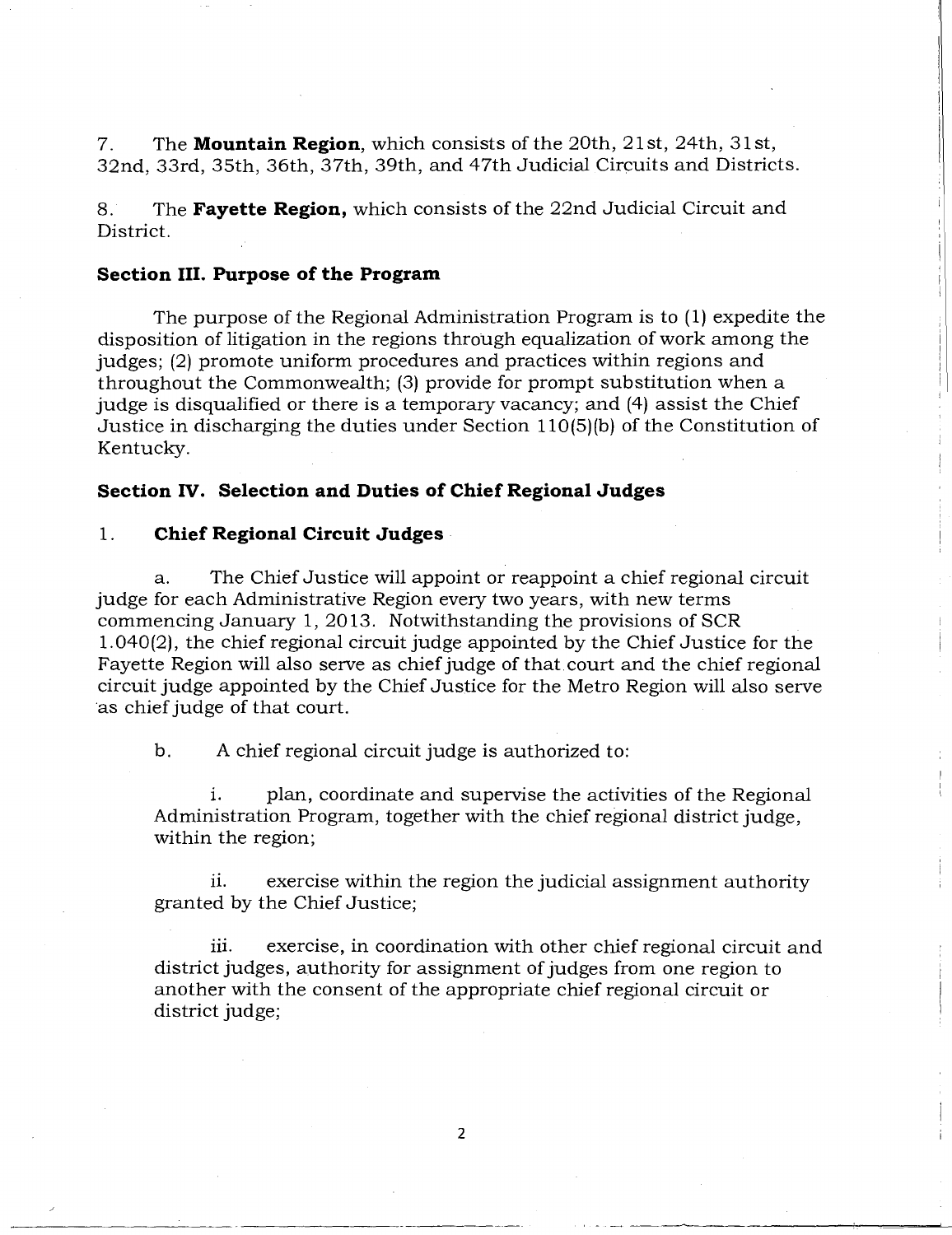iv. call or cause to be called the docket of any circuit for the purpose of dismissing pending actions for failure to prosecute or to reduce delay.

## 2. **Vice-Chief Regional Circuit Judges:**

a. The Chief Justice will appoint or reappoint a vice-chief regional circuit judge for each Administrative Region every two years, with new terms commencing January 1, 2013. Notwithstanding the provisions of SCR 1.040(2), the vice-chief regional circuit judge appointed by the Chief Justice for the Fayette Region will also serve as vice-chief judge of that court.

b. A vice-chief regional circuit judge will exercise the judicial assignment authority of the chief regional circuit judge for his or her Administrative Region whenever the chief regional circuit judge is disqualified from a case or is otherwise unavailable.

## 3. **Chief Regional District Judges:**

a. The Chief Justice will appoint or reappoint a chief regional district judge for each Administrative Region every two years, with new terms commencing January 1, 2013. Notwithstanding the provisions of SCR 1.040(2), the chief regional district judge appointed by the Chief Justice for the Fayette Region will also serve as chief judge of that court and the chief regional district judge appointed by the Chief Justice for the Metro Region will also serve as chief judge of that court.

b. A chief regional district judge is authorized to:

i. plan, coordinate and supervise the activities of the Regional Administration Program, together with the chief regional circuit judge, within the region;

ii. exercise within the region the judicial assignment authority given to him/her by the Chief Justice;

iii. exercise, in coordination with other chief regional district and circuit judges, authority for assignment of judges from one region to another with the consent of the appropriate chief regional district or circuit judge;

iv. call or cause to be called the docket of any district for the purpose of dismissing pending actions for failure to prosecute or reduce delay.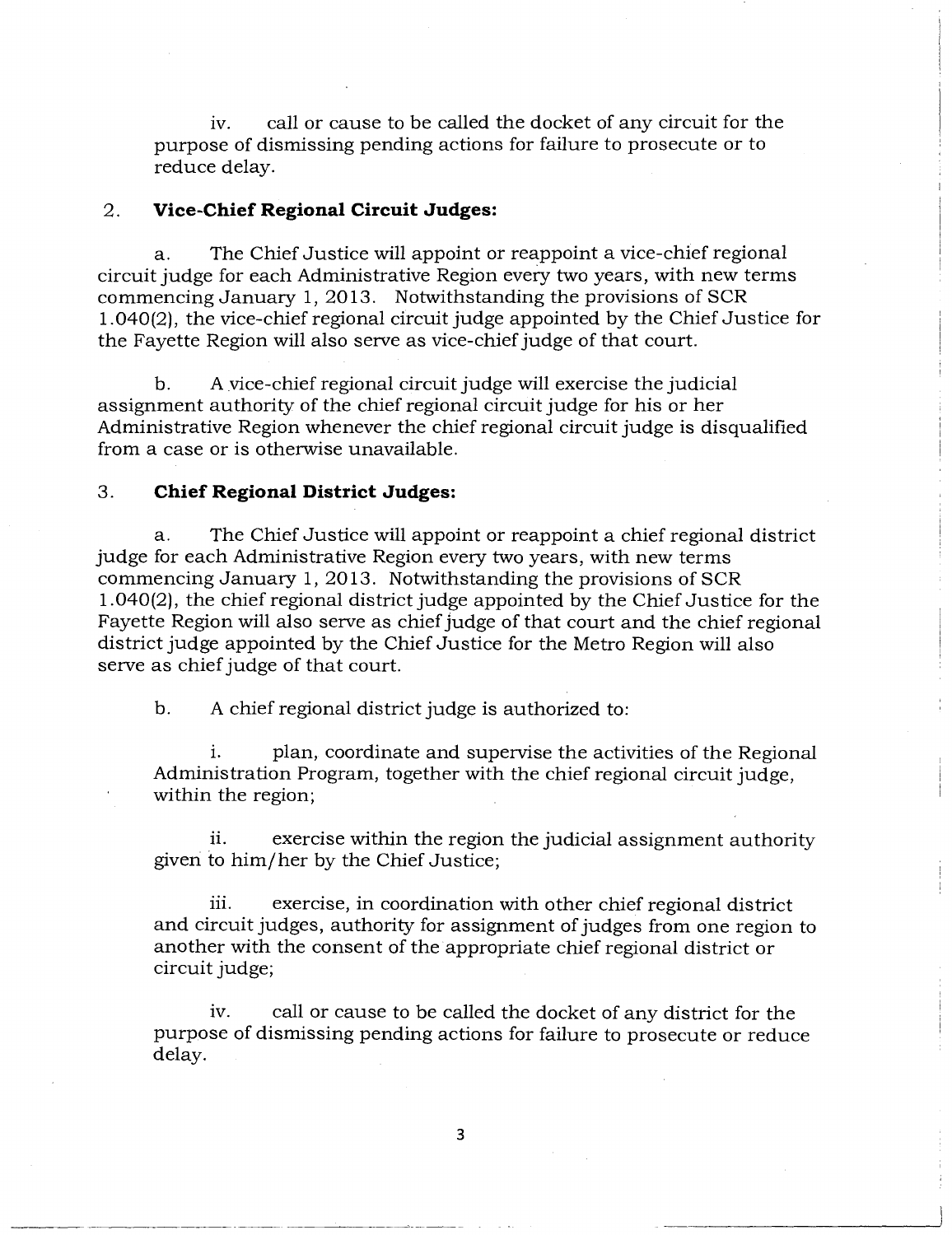#### 4. **Vice-Chief Regional District Judges:**

a. The Chief Justice will appoint or reappoint a vice-chief regional district judge for each Administrative Region every two years, with new terms commencing January 1, 2013. Notwithstanding the provisions of SCR 1.040(2), the vice-chief regional district judge appointed by the Chief Justice for the Fayette Region will also serve as vice-chief judge of that court.

b. A vice-chief regional district judge will exercise the judicial assignment authority of the chief regional district judge for his or her Administrative Region whenever the chief regional district judge is disqualified from a case or is otherwise unavailable.

# **Section V. Judicial Assignment Authority of Chief Regional Judges**

1. **Chief regional circuit judges** are granted authority to make judicial assignments within their respective Administrative Regions, subject to the following procedures:

a. If a circuit judge requires the assignment of a special judge, he or she must notify the chief regional circuit judge in his or her Administrative Region. The request must be in writing and specify the reason that a special judge is needed. If the need for a special judge is because of disqualification, the ground(s) for the disqualification must be specified in the written request. A circuit judge requesting the assignment of a special judge must also notify the circuit clerk in the affected county or counties.

b. Upon notification of the need for a special judge, the chief regional circuit judge will, by written order, assign a circuit judge within the Administrative Region to serve as special judge for a designated time period. If a circuit judge is not available, the chief regional circuit judge may, after consulting with the chief regional district judge, assign a constitutionally eligible district judge within the Administrative Region who consents to the appointment. (Ky. Const. §122)

c. If a family court judge requires the assignment of a special judge and another family court judge is not available for appointment, then the chief regional circuit judge can appoint as a special family court judge a circuit judge within the Administrative Region who consents to the appointment or a constitutionally eligible district judge within the Administrative Region who consents to the appointment. (Ky. Const. §122).

d. The chief regional circuit judge will transmit a copy of the order of appointment to the requesting judge, the special judge and the appropriate circuit clerk(s). A copy of the order of appointment must be retained by the chief regional circuit judge.

4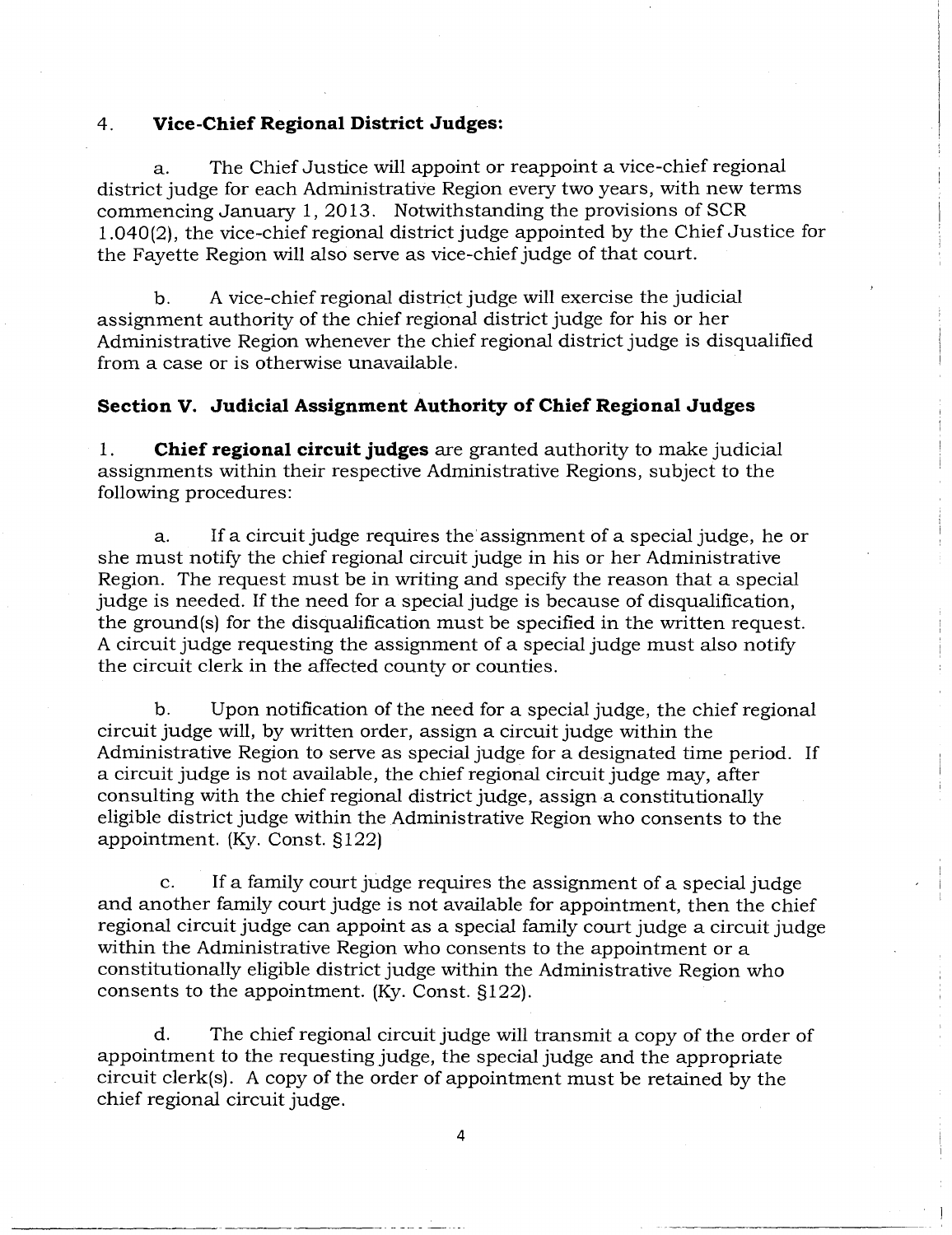e. If no circuit judge, family court judge or consenting district judge is available within the Administrative Region to hear the matter requiring a special judge, the chief regional circuit judge may coordinate with other chief regional circuit judges to appoint a special circuit judge or family court judge from a different Administrative Region. If a circuit judge or family court judge is not available, the chief regional circuit judge may coordinate with the chief regional district judges to appoint a constitutionally eligible district judge from a different Administrative Region who consents to the appointment. (Ky. Const. §122).

f. If a circuit judge requires the appointment of a special judge for an extended period of time the chief regional circuit judge will consult with the Chief Justice to discuss the merits of the request and ensure adequate coverage.

2. **Chief regional district judges** are granted authority to make judicial assignments within their respective Administrative Regions, subject to the following procedures:

a. If a district judge requires the assignment of a special judge, he or she must notify the chief regional district judge in his or her Administrative Region. The request must be in writing and specify the reason that a special judge is needed. If the need for a special judge is because of disqualification, the ground(s) for the disqualification must be specified in the written request. A district judge requesting the assignment of a special judge must also notify the circuit clerk in the affected county or counties.

b. Upon notification of the need for a special judge, the chief regional district judge will, by written order, assign a district judge within the Administrative Region to serve as special judge for a designated time period. If a district judge is not available, the chief regional district judge may, after consulting with the chief regional circuit judge, assign a circuit judge within the Administrative Region who consents to the appointment.

c. The chief regional district judge will transmit a copy of the order of appointment to the requesting judge, the special judge and the appropriate circuit clerk(s). A copy of the order of appointment will be retained by the chief regional district judge.

d. If no district judge or consenting circuit judge is available within the Administrative Region to hear the matter requiring a special judge, the chief regional district judge may coordinate with other chief regional district judges to appoint a special district judge from a different Administrative Region. If a district judge is not available, the chief regional district judge may

5